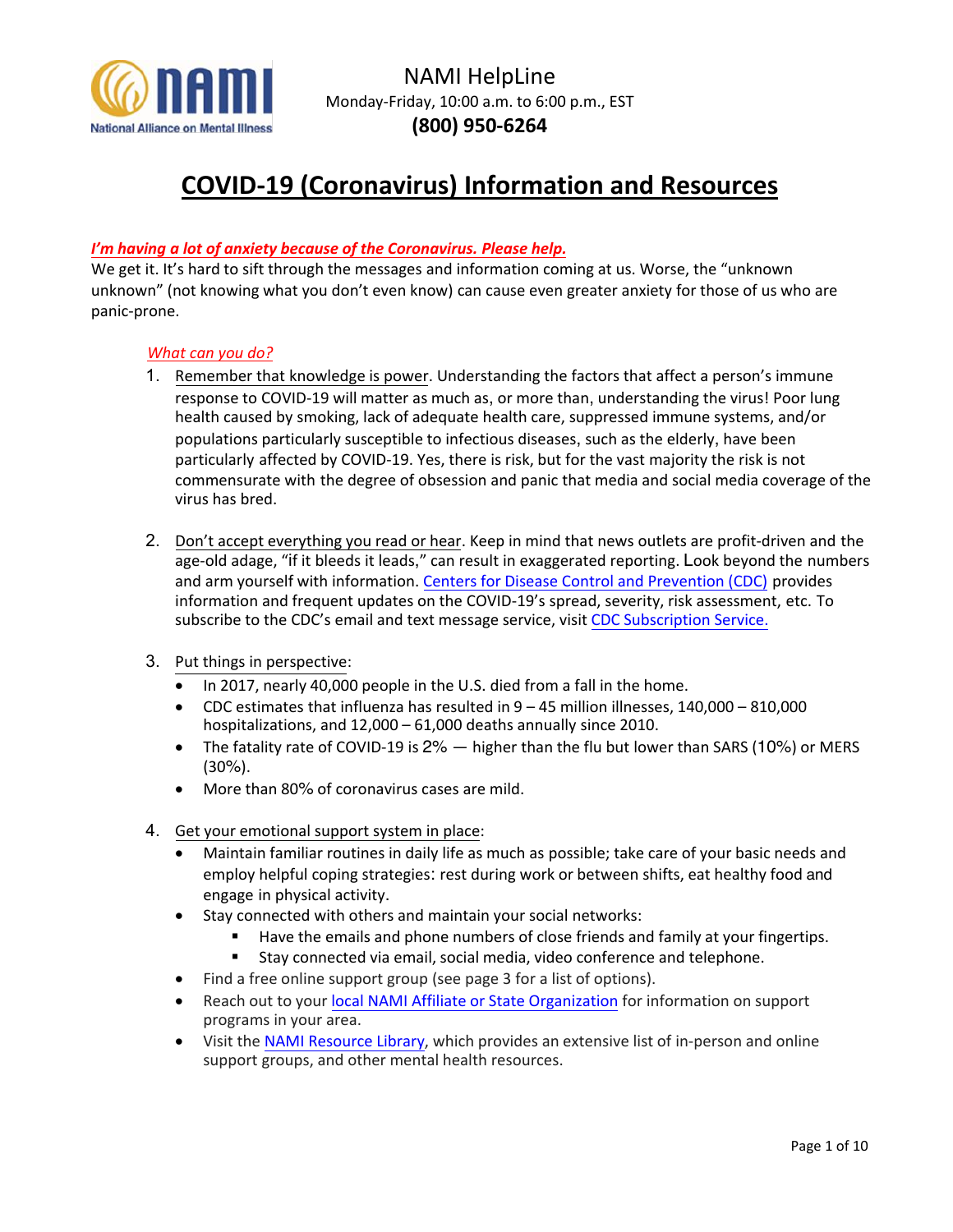

# **COVID-19 (Coronavirus) Information and Resources**

- Contact the SAMHSA Disaster Distress Helpline **(800) 985-5990** that provides 24/7, 365-day-ayear crisis counseling and support to people experiencing emotional distress related to natural or human-caused disasters.
- Have the number of several [Warmlines](https://www.nami.org/NAMI/media/NAMI-Media/BlogImageArchive/2020/NAMI-National-HelpLine-WarmLine-Directory-3-11-20.pdf) (emotional support hotlines) at your fingertips.
- Call the NAMI HelpLine at **800-950-NAMI (6264)** Monday through Friday, between 10:00 am and 6:00 pm EST for mental health resources.
- [National Mental Health C](http://www.mhselfhelp.org/)onsumer's Self-Help Clearinghouse is a nationwide directory to locate local consumer-driven mental health services, including resources such as Clubhouses, crisis prevention/respite services, drop-in Centers, employment resources, housing, peer case management and support. The website maintains search function fo[r directory of local CDS](http://www.cdsdirectory.org/) [\(consumer-driven services\).](http://www.cdsdirectory.org/)
- 5. Take control and incorporate preventative measures
	- Wash your hands. See the CDC's list of [preventative measures](https://www.cdc.gov/coronavirus/2019-ncov/about/prevention-treatment.html).
	- Avoid watching, reading or listening to news reports that cause you to feel anxious or distressed. A near-constant stream of news reports can cause anyone to feel anxious or distressed. Instead, seek [CDC](https://www.cdc.gov/coronavirus/2019-nCoV/summary.html) updates and practical guidelines at specific times during the day.
	- Be supportive to others. Assisting others in their time of need can benefit the person receiving support as well as the helper.

### *I'm quarantined – lonely and isolated even further – what can I do?*

The good news is that there are numerous **online** support communities and emotional support **hotlines** to help you if you are quarantined:

#### *Building Resilience*

- Visit the [CDC's page on Stigma and Resilience](https://www.cdc.gov/coronavirus/2019-ncov/about/related-stigma.html) that discusses COVID-19's impact on mental health, and how we can reject stigma and build resilience during this time.
- Am[erican Psychological Association](www.apa.org) offers an excellent online resource called the "Road to Resilience," a step[-by-step guide that helps individuals develop a personal strategy for](https://www.apa.org/helpcenter/road-resilience) enhancing resilience.

#### *Finding Phone Support*

A warmline is a confidential, non-crisis emotional support telephone hotline staffed by peer volunteers who are in recovery. Callers will find an empathetic listener to talk through their feelings. To find a warmline that serves your area, visit the [NAMI HelpLine Warmline Directory](https://www.nami.org/NAMI/media/NAMI-Media/BlogImageArchive/2020/NAMI-National-HelpLine-WarmLine-Directory-3-11-20.pdf) on the NAMI Resource Library page.

#### *Finding Online Support Communities*

NAMI hosts online communities where people exchange support and encouragement. These Discussion Groups can easily be joined by visiting [www.nami.org.](http://www.nami.org/)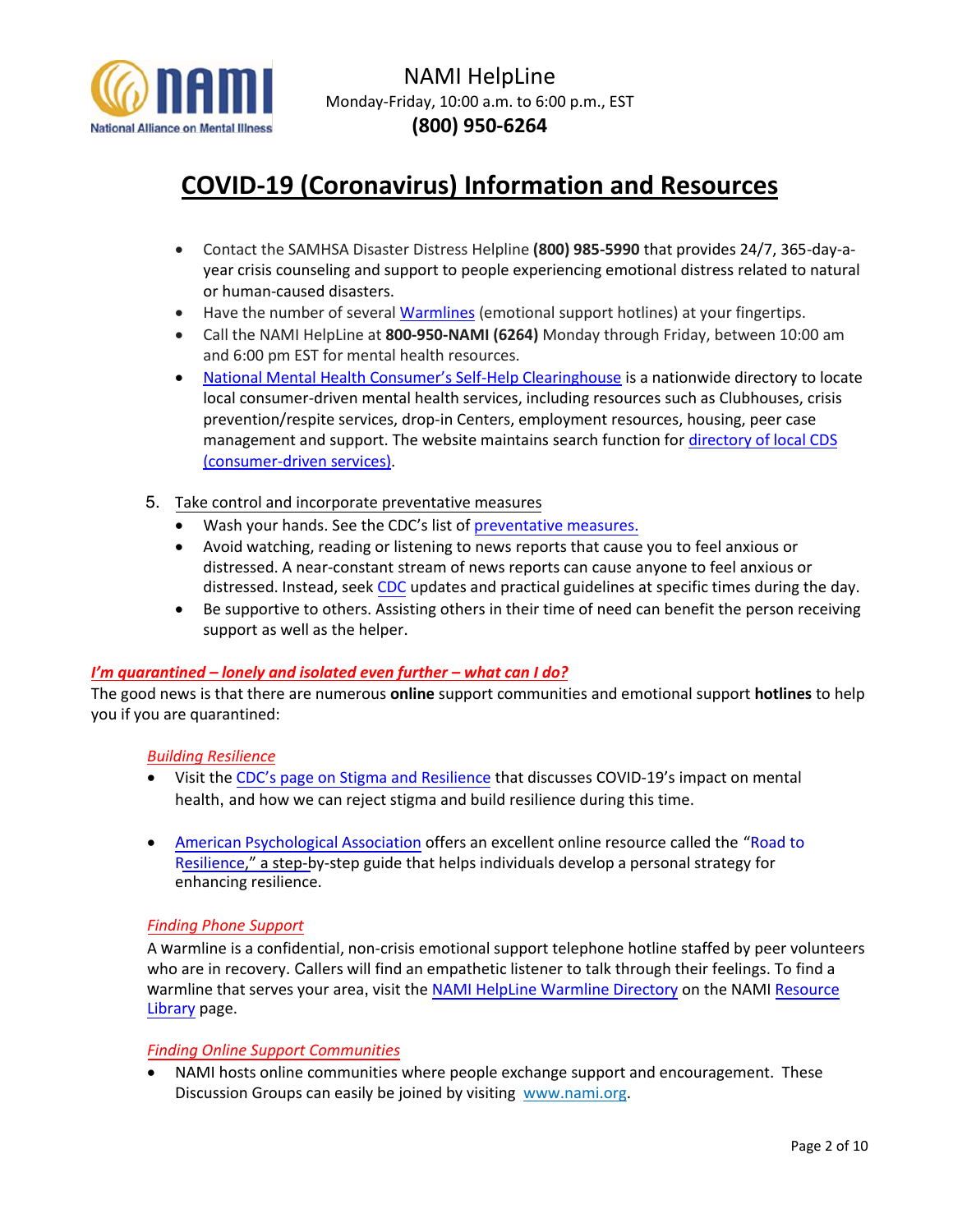

# **COVID-19 (Coronavirus) Information and Resources**

• 7 Cups[: www.7cups.com](http://www.7cups.com/)

*Free online text chat with a trained listener for emotional support and counseling. Also offers feefor-service online therapy with a licensed mental health professional. Service/website also offered in Spanish.*

- Emotions Anonymous**:** [www.emotionsanonymous.org](http://www.emotionsanonymous.org/) *An international fellowship of people who desire to have a better sense of emotional well-being. EA members have in person and online weekly meetings available in more than 30 countries with 600 active groups worldwide. The EA is nonprofessional and cannot be a complement to therapy.*
- Support Group Central[: www.supportgroupscentral.com](http://www.supportgroupscentral.com/) *Offers virtual support groups on numerous mental health conditions - free or low-cost. Website also offered in Spanish.*
- TheTribe Wellness Community[: www.support.therapytribe.com](http://www.support.therapytribe.com/) *Free, online peer support groups offering members facing mental health challenges and/or difficult family dynamics* a safe place to connect*. Support groups include Addiction, Anxiety, Depression, HIV/AIDS, LGBT, Marriage/Family, OCD and Teens.*
- SupportGroups.com: <https://online.supportgroups.com/> *Website featuring 200+ online support groups.*
- For Like Minds: [www.forlikeminds.com](http://www.forlikeminds.com/) *Online mental health support network that allows for individuals to connect with others who are living with or supporting someone with mental health conditions, substance use disorders, and stressful life events.*
- 18percent: [www.18percent.org](http://www.18percent.org/) *Offers a free, peer-to-peer online support community for those struggling with a wide range of mental health issues.*
- Psych Central[: www.psychcentral.com](http://www.psychcentral.com/) *Offers online mental health resources, quizzes, news, an "Ask the Therapist" function, and online support communities.*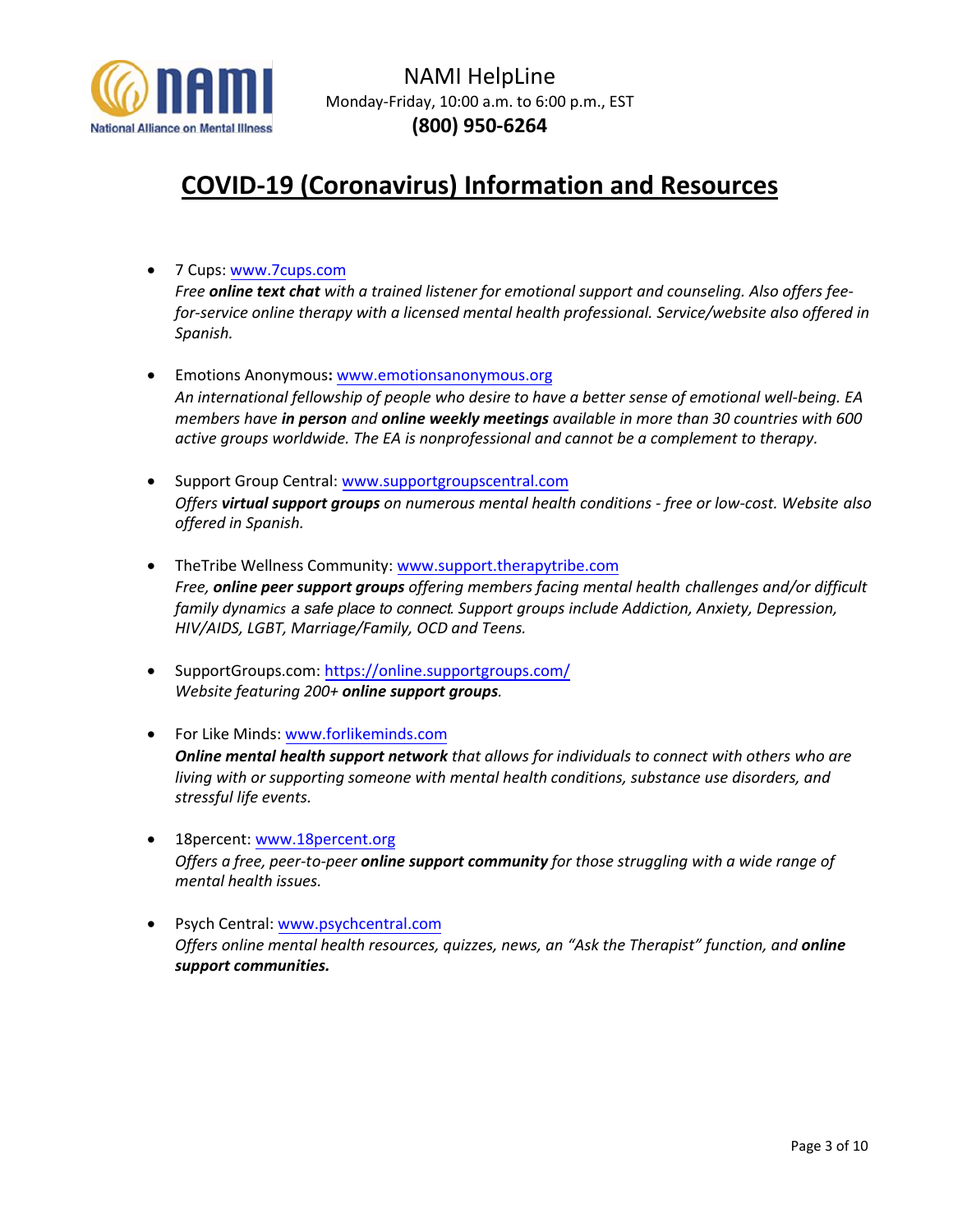

# **COVID-19 (Coronavirus) Information and Resources**

### *I don't have health insurance or a regular doctor – how can I get care?*

Because of various causes (lack of access to health care, lack of medical insurance, homelessness, etc.) patients with serious mental illness die earlier, have more medical illnesses, and receive worse medical care than those in the general population. This is particularly challenging with an epidemic such as COVID-19 affecting a community.

### *What you can do:*

- To begin with, you may wish to consult your local NAMI Affiliate regarding low-cost health clinics in your area. To find your nearest NAMI Affiliate, click on your state through the [Find Your Local NAMI](https://www.nami.org/Find-Your-Local-NAMI) menu.
- Federally funded health centers can also be a good resource for those without health insurance or with a limited budget. You pay what you can afford, based on your income. Many of these centers include mental health services. Find a [federally funded health center](http://findahealthcenter.hrsa.gov/) near you.
- [National Association of Free & Charitable Clinics](https://www.nafcclinics.org/) are safety-net health care organizations that utilize a volunteer/staff model to provide a range of medical, dental, pharmacy, vision and/or behavioral health services to economically disadvantaged individuals. Offers a [Find A Clinic](https://www.nafcclinics.org/find-clinic) function on its website.
- Websites, such a[s Helpwhenyouneedit.org](http://helpwhenyouneedit.org/) an[d www.211.org,](http://www.211.org/) allow you to conduct a zip-codebased search for local resources including affordable medical and mental health clinics, housing, food, employment, etc. You can also dial 211 from your phone to access information on local resources.
- For resources on medical/non-mental health (children's health care, dental care, eye care, women's health), the [Free Clinic Directory](http://www.freeclinicdirectory.org/) offers a free clinic treatment locater by zip code; each clinic listing offers reviews, services provided, and contact information for clinics for the uninsured, no cost and affordable medical clinics.

### *What if I'm quarantined and can't get my medication? Will there be a shortage?*

You can ask your health care provider about getting a 90-day supply vs. a 60- or 30-day supply. If this is not possible, or if health care providers deny/decline making accommodations, challenge the decisions at least three times. Decision-makers on making health plan adjustments may change if/as conditions worsen.

Keep in mind that many cold/flu medications should not be taken along with antipsychotics and/or antidepressants. Please consult your pharmacist or prescribing health care professional for any potential medication contraindications.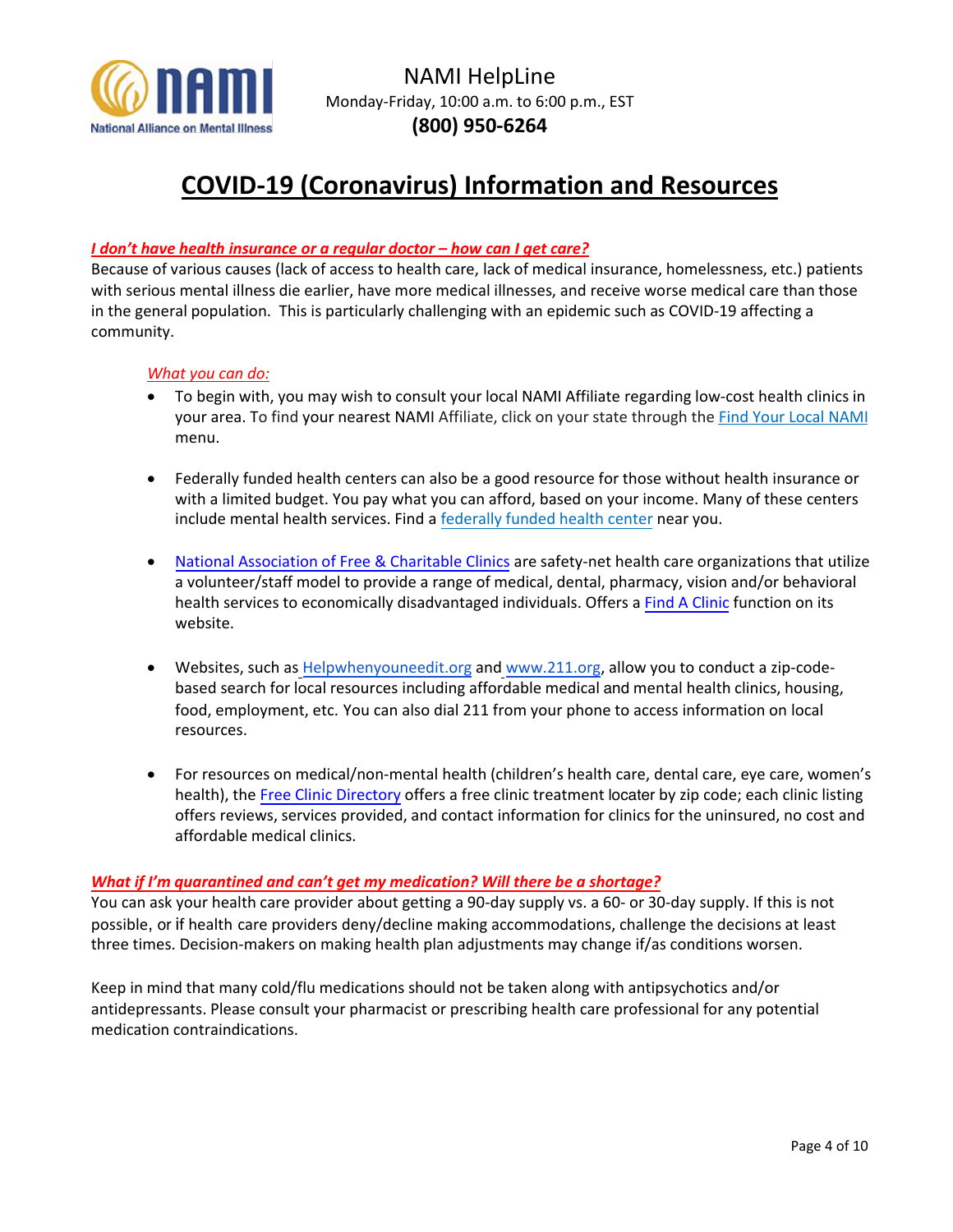

# **COVID-19 (Coronavirus) Information and Resources**

### *My business is suffering as a result of the Coronavirus. What assistance programs are available to help?*

Contact your state's department of Public Health or Small Business Services website for local programs that may be set up to provide financial assistance to small businesses impacted by COVID-19. In some areas, businesses may qualify for low-interest loans and employee retention grants.

### *General financial assistance*

- Need Help Paying Bills: [www.needhelppayingbills.com](http://www.needhelppayingbills.com/) *Provides information on assistance programs, charity organizations, and resources that provide help paying bills, mortgage and debt relief (financial, rent and government assistance).*
- Aunt Bertha: [www.auntbertha.com](http://www.auntbertha.com/) *An online resource that connects users to free and reduced cost local resources such as medical care, food, housing, transportation and much more. Website also offered in Spanish.*
- 211 [/ www.211.org](http://www.211.org/)

*Dial 211 from any phone (mobile or landline) or visit [www.211.org](http://www.211.org/) to search for contact information by zip code; service refers callers to appropriate agencies/community organizations that offer emergency financial assistance; available in most areas. Website also offered in Spanish.*

- HelpWhenYouNeedIt: [www.helpwhenyouneedit.org](http://www.helpwhenyouneedit.org/) *An online service that connects users to over 350,000 listings nationwide of private and public resources for food pantries, stores that accept food stamps, assisted living facilities, domestic violence and homeless shelters, mental health & substance use treatment, free clinics, legal and financial assistance.*
- Help with Bills[: www.usa.gov/help-with-bills](http://www.usa.gov/help-with-bills) *Provides information about government programs that help with bill payment, temporary assistance, jobs/unemployment, credit, etc. Website and Helpline also offered in Spanish.*

### *Medical care / Hospital bills*

- The Assistance Fund[: www.tafcares.org](http://www.tafcares.org/) For those who qualify for financial support, service provides patient advocates to assist in securing financial assistance for co-payments, prescriptions, deductibles, premiums and medical expenses. Spanish-language translation service also available.
- Rise Above the Disorder: [www.youarerad.org](http://www.youarerad.org/) *Connects users with resources for finding a therapist, answering mental health questions and applying for grants to cover the cost of therapy.*
- Patient Access Network Foundation (PAN)[: www.panfoundation.org](http://www.panfoundation.org/) *Provides underinsured patients with financial assistance through disease-specific funds that provide access to progressive therapies. Spanish-language calls accepted.*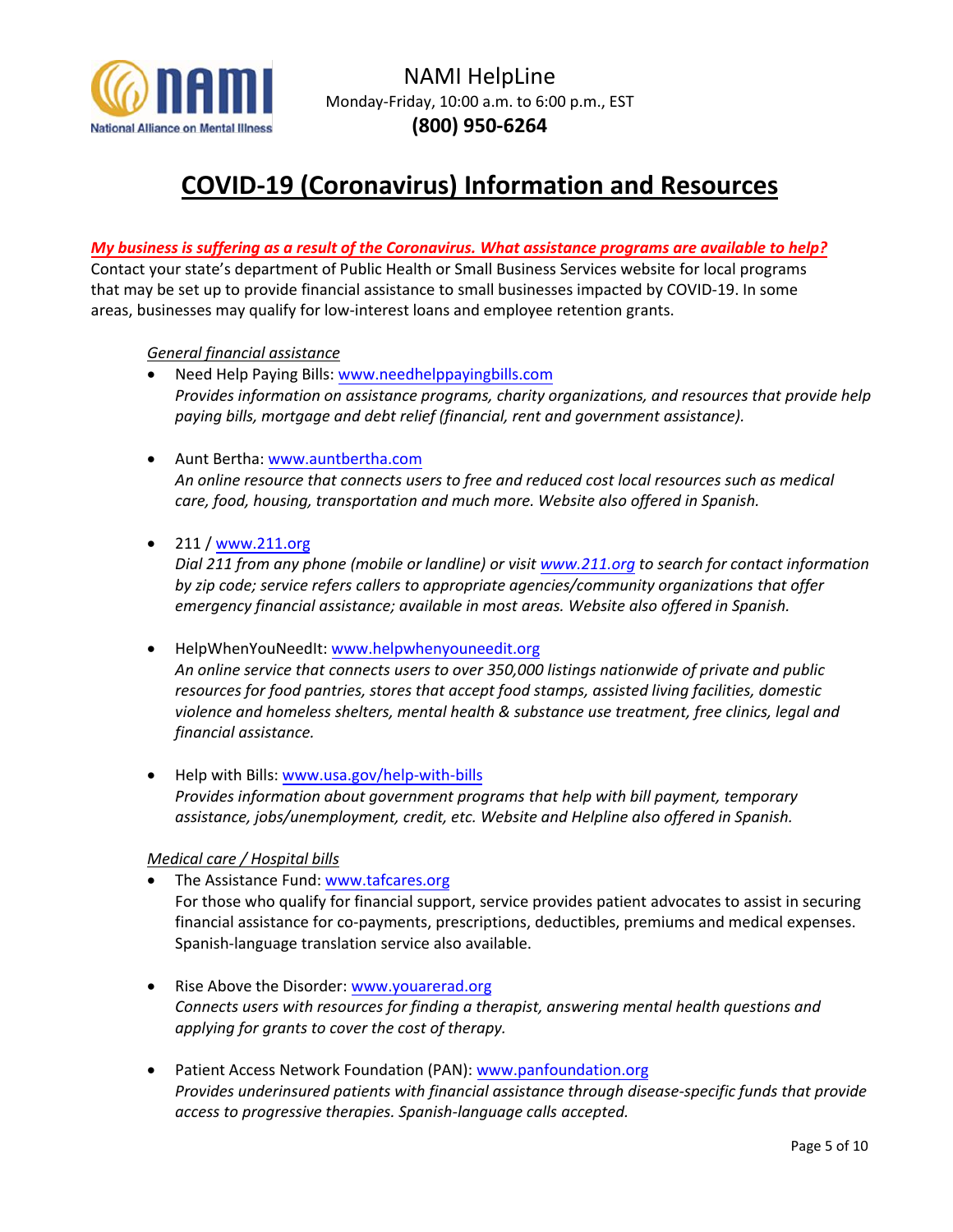

# **COVID-19 (Coronavirus) Information and Resources**

- Patient Advocate Foundation: [www.patientadvocate.org](http://www.patientadvocate.org/) *Helps federally and commercially insured people living with life-threatening, chronic, and rare diseases. Offers co-pay relief program to provide direct financial assistance to insured patients who meet certain qualifications to help them pay for needed prescriptions and/or treatment. Their website also has many other resources and services. Website also offered in Spanish.*
- HealthWell Foundation: [www.healthwellfoundation.org](http://www.healthwellfoundation.org/) *Provides financial assistance for underinsured to afford critical medical treatments through "Disease Funds" (note, typically for chronic physical diseases - not mental health conditions). Website also offered in Spanish.*

### *Prescription Medication*

- NAMI Getting Help Paying for Medications page: https://www.nami.org/find-support/living-with-a[mental-health-condition/getting-help-paying-for-medications](https://www.nami.org/find-support/living-with-a-mental-health-condition/getting-help-paying-for-medications)
- PhRMA's Medicine Assistance Tool: [www.medicineassistancetool.org](http://www.medicineassistancetool.org/) *A search engine for many of the patient assistance resources that the pharmaceutical industry offers.*
- Needy Meds: **(800) 503-6897** /<www.needymeds.org> *Offers a HelpLine and website information on financial assistance programs to help defray cost of medication. Website also offered in Spanish.*
- RX Assist: [www.rxassist.org](http://www.rxassist.org/) *Provides up-to-date directory of free and low-cost medicine programs and other ways to manage medication costs.*
- RX Hope: [www.rxhope.com](https://www.rxhope.com/) *A free patient assistance program to assist people in need obtain critical medications.*
- USARX: [www.usarx.com](https://www.usarx.com/) *Provides coupons online for downloading/printing and can be brought to the pharmacy to see if it will give consumer a lower price or beat their copay.*
- Blinkhealth Prescription Assistance: [www.blinkhealth.com](https://www.blinkhealth.com/) *Individuals (with or without insurance) pay upfront for medication online and then take a voucher to their pharmacy. Accepts calls 8 a.m.-10 p.m. M-F, 9 a.m.-7p.m. weekends (EST); Spanish language option on patient assistance line.*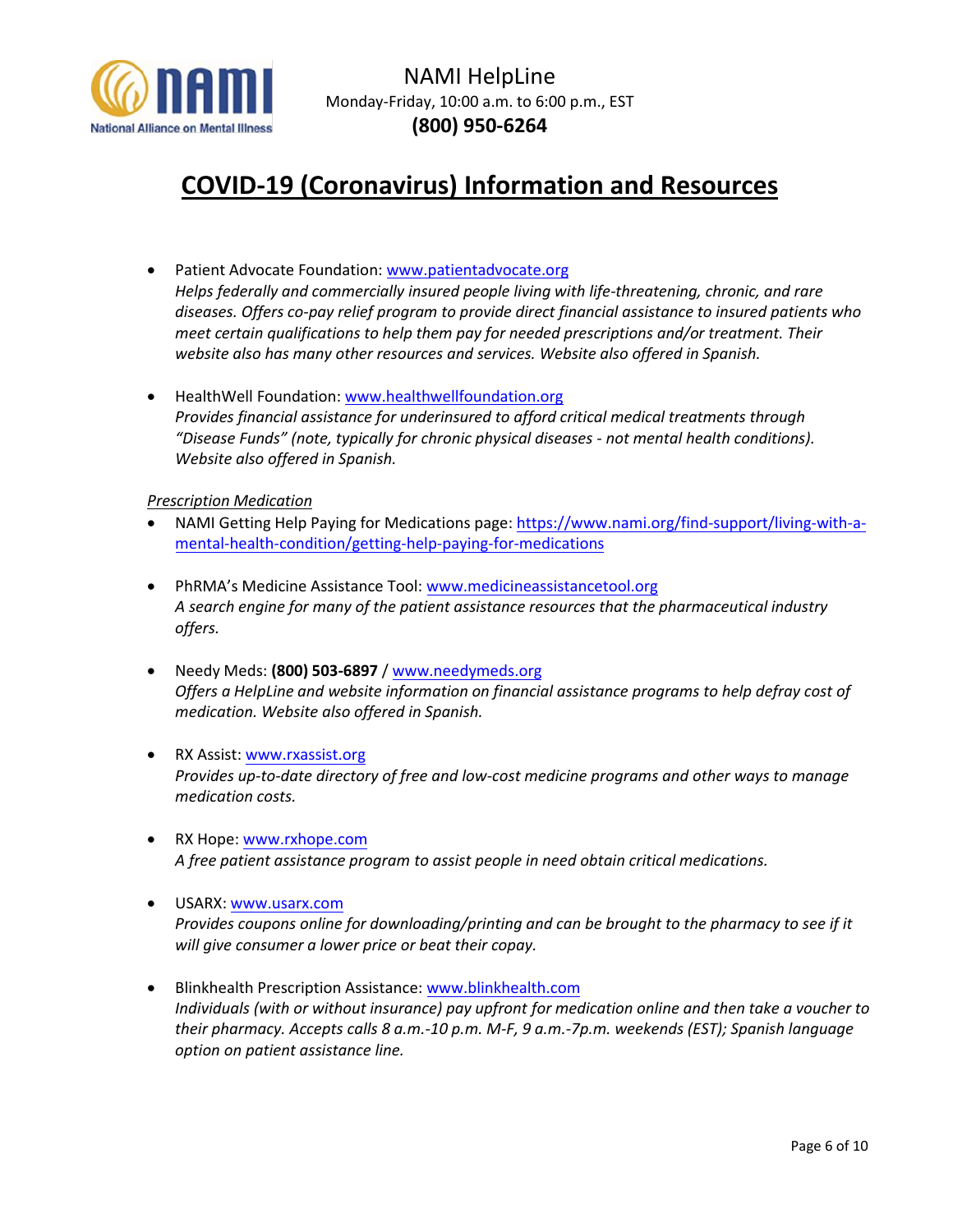

# **COVID-19 (Coronavirus) Information and Resources**

### *Are people who have a mental illness at a greater risk of contracting COVID-19?*

While there's no correlation between having a mental illness and getting COVID-19, there are certain factors that make the population more susceptible for the reasons highlighted below. You can read on the CDC's website about [who is at higher risk](https://www.cdc.gov/coronavirus/2019-ncov/specific-groups/high-risk-complications.html#who-is-higher-risk) of getting very sick from COVID-19.

- Smoking
- Lack of health insurance and/or consistent medical care
- Unstable housing
- Incarcerated populations
- Poor hygiene
- Elderly

### *Will taking my antipsychotic medication reduce my immune system?*

This is inconclusive. While laboratory studies have shown that healthy mice had a reduced immunosuppressant response to the antipsychotic medication, Risperidone, this data has not been proven in studies on humans. **A greater risk is having a mental health setback by stopping or changing medications than catching COVID-19.** 

### *Is there a vaccine or cure for COVID-19?*

There is currently no vaccine to prevent COVID-19. The best way to prevent illness is to avoid being exposed to the virus. Self-neglect or poor personal hygiene are common signs or symptoms of serious mental illness and pose a greater risk of exposure to germs and their spread.

### *What you can do*

The CDC recommends the following everyday preventive actions to help prevent the spread of respiratory diseases.

#### *Personal hygiene:*

- **Wash your hands often with soap and water for at least 20 seconds,** especially after going to the bathroom; before eating; and after blowing your nose, coughing, or sneezing.
- If soap and water are not readily available, use an alcohol-based hand sanitizer with at least 60% alcohol. Always wash hands with soap and water if hands are visibly dirty.
- Avoid close contact with people who are sick.
- Avoid touching your eyes, nose, and mouth.
- Stay home when you are sick.
- Cover your cough or sneeze with a tissue, then throw the tissue in the trash.
- Clean and disinfect frequently touched objects and surfaces using a regular household cleaning spray or wipe.
- Note the CDC does **not** recommend that people who are well wear a facemask to protect themselves from respiratory diseases, including COVID-19. Facemasks should be used by people who show symptoms of COVID-19 to help prevent the spread of the disease to others. The use of facemasks is also crucial for [health workers](https://www.cdc.gov/coronavirus/2019-nCoV/hcp/infection-control.html) an[d people who are taking care of someone in close](https://www.cdc.gov/coronavirus/2019-ncov/hcp/guidance-home-care.html) [settings](https://www.cdc.gov/coronavirus/2019-ncov/hcp/guidance-home-care.html) (at home or in a health care facility).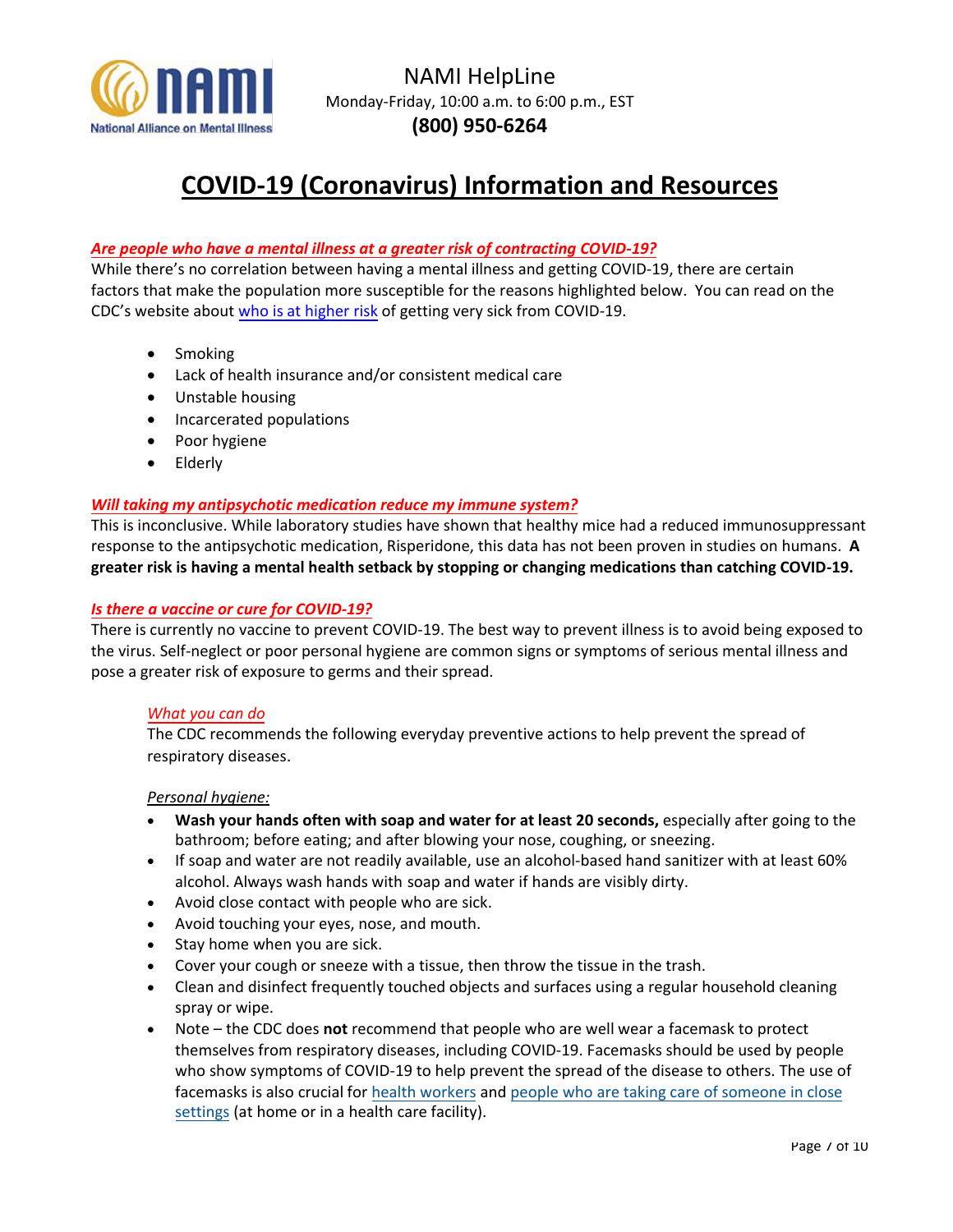

# **COVID-19 (Coronavirus) Information and Resources**

## *Travel/contact with others:*

- If you are sick, please stay home and seek attention from your health care provider. Do not return to work until your health care provider has told you that you can do so.
- If you have been instructed by a public health official or a health care provider to stay home because a member of your household is sick with respiratory diseases symptoms, please do so.
- Reassess any travel plans you have in the coming months, assess your own risks and of your loved ones, and make decisions consistent with what you think is best regarding travel, and/or contact with others/crowds.

### *I lost a loved one to Coronavirus. Where can I find support?*

Many grief support services are offered through organizations at the community level. A good place to start is to contact your local NAMI Affiliate. To find your nearest NAMI Affiliate, click on your state through th[e](https://www.nami.org/Find-Your-Local-NAMI)  [Find Your Local N](https://www.nami.org/Find-Your-Local-NAMI)AMI menu. Additional options include:

- Most local hospices offer free or sliding scale grief therapy or can refer individuals to grief support in their area. The [National Hospice and Palliative Care Association](https://www.nhpco.org/find-hospice) maintains a list of hospices across the country.
- [Grief Share](https://www.griefshare.org/findagroup) hosts free, in-person grief recovery support groups across the country.
- [PersonalGriefCoach.net](http://www.personalgriefcoach.net/) is a website that acts as a portal linking people who are grieving after a death by suicide to an extensive online directory of resources and information to help them cope with their loss, including a link to [suicide bereavement support groups directory.](http://www.personalgriefcoach.net/support-groups.html)

### *I'm a smoker. Am I more likely to catch COVID-19? What should I do?*

Due to weakened respiratory systems, smoking increases the severity of diseases such as influenza and MERS (another coronavirus). COVID-19 is a disease that mostly affects the lungs. Also, individuals who are chronically exposed to second-hand smoke may also be vulnerable to respiratory infections.

### *What you can do:*

If you are a smoker, consider quitting smoking immediately. Consult your doctor about smoking cessation programs or over-the-counter aids like nicotine gum or patches, which can be purchased at most pharmacies without a prescription. Additionally, [Quitline.org](http://quitline.org/) is a website that contains links to nationwide Smoking Cessation Programs, information on How to Quit Smoking for Free, Quit Smoking Free Patches and more.

### *How does homelessness increase risk of contracting COVID-19?*

People with mental illness can experience times of homelessness, which places them at greater risk. People living outdoors often do so in close quarters and lack the ability to maintain basic hygiene, including precautions such as hand washing. They may also face more danger from serious infection because of existing illnesses or frequent use of drugs or alcohol — factors with the potential to make a case of COVID-19 more severe. And, since some homeless people also move often, it makes it harder to reach them for treatment and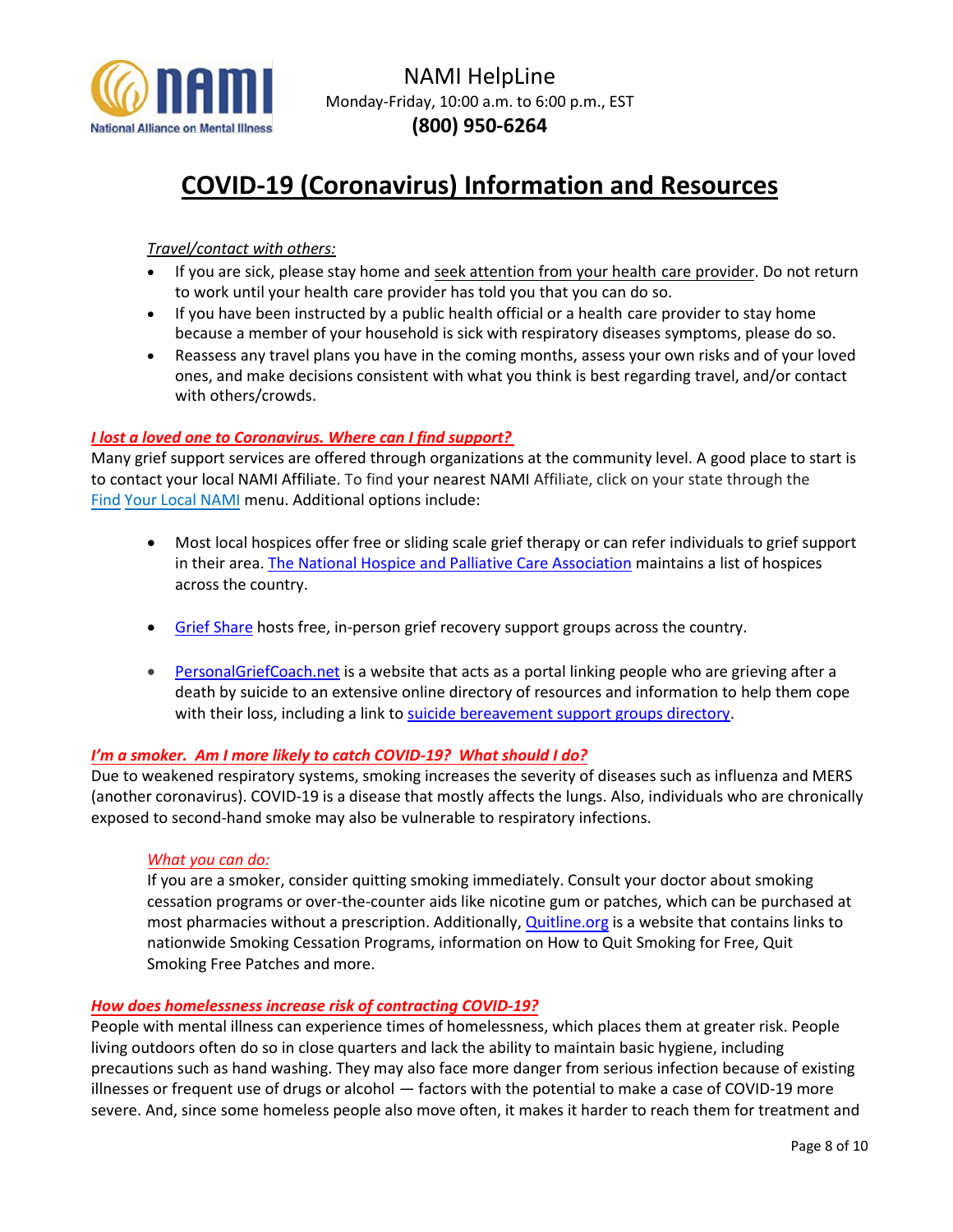

# **COVID-19 (Coronavirus) Information and Resources**

potentially increases the spread of the virus if they are carriers. Finally, sustained exposure to the elements and living among a population with similar challenges can weaken the immune system. It also reduces the likelihood of access to medical care necessary for early detection and treatment.

### *What you can do:*

- For immediate and emergency housing, the online [Homeless Shelter Directory](http://www.homelessshelterdirectory.org/) provides information on homeless shelters and other social services throughout the country.
- Consul[t www.211.org](http://www.211.org/) or dial 211 from any cell or landline for a list of shelters in your area.
- National Mental [Health Consumer's Self](http://www.mhselfhelp.org/)-Help Clearinghouse is a nationwide directory to locate local consumer-driven services, including housing. The website maintains search function for [directory of local CDS \(consumer-driven services\).](http://www.cdsdirectory.org/)
- See section above regarding finding affordable/free medical clinics in your area.

### *My loved one is incarcerated, are they at increased risk for exposure to COVID-19?*

The lack of sufficient, community-based treatment options has resulted in the drastic increase in the incarceration of the people with mental illness. Further, people in the U.S. are incarcerated at a rate of about one million times per month, and the number of staff who go to work and families who visit these places is even greater. (The same goes for courts, where judges, defense attorneys and prosecutors may limit court services or even close courts.) Also, prisons and jails generally house people based on several types of security classifications, and when people are confined to a housing area of a jail or prison, there will be a tendency to keep them there, without the services they are entitled to.

### *What you can do*

Incarcerated people have Constitutional protections under the Eighth Amendment, including the right to medical care/attention as needed to treat both short-term conditions and long-term illnesses. The medical care provided must be "adequate." Communication with jail/prison administration is key and should start early by those who are incarcerated and/or their families.

If an incarcerated loved one is not receiving adequate care, families and caregivers may be their best advocate:

- Contact the medical staff at the facility (note: contact may be limited/difficult due to confidentiality regulations.)
- If a family member is permitted to bring medication to the jail (dependent on jail policy), bring the individual's current medications and all relevant records to the facility. Be sure the medication is in the original pharmaceutical packaging with dispensing instructions.
- If your loved one is being denied treatment:
	- File a formal complaint directly with the facility in question.
	- **•** Contact the state's Department of Corrections office is the issue remains unresolved.